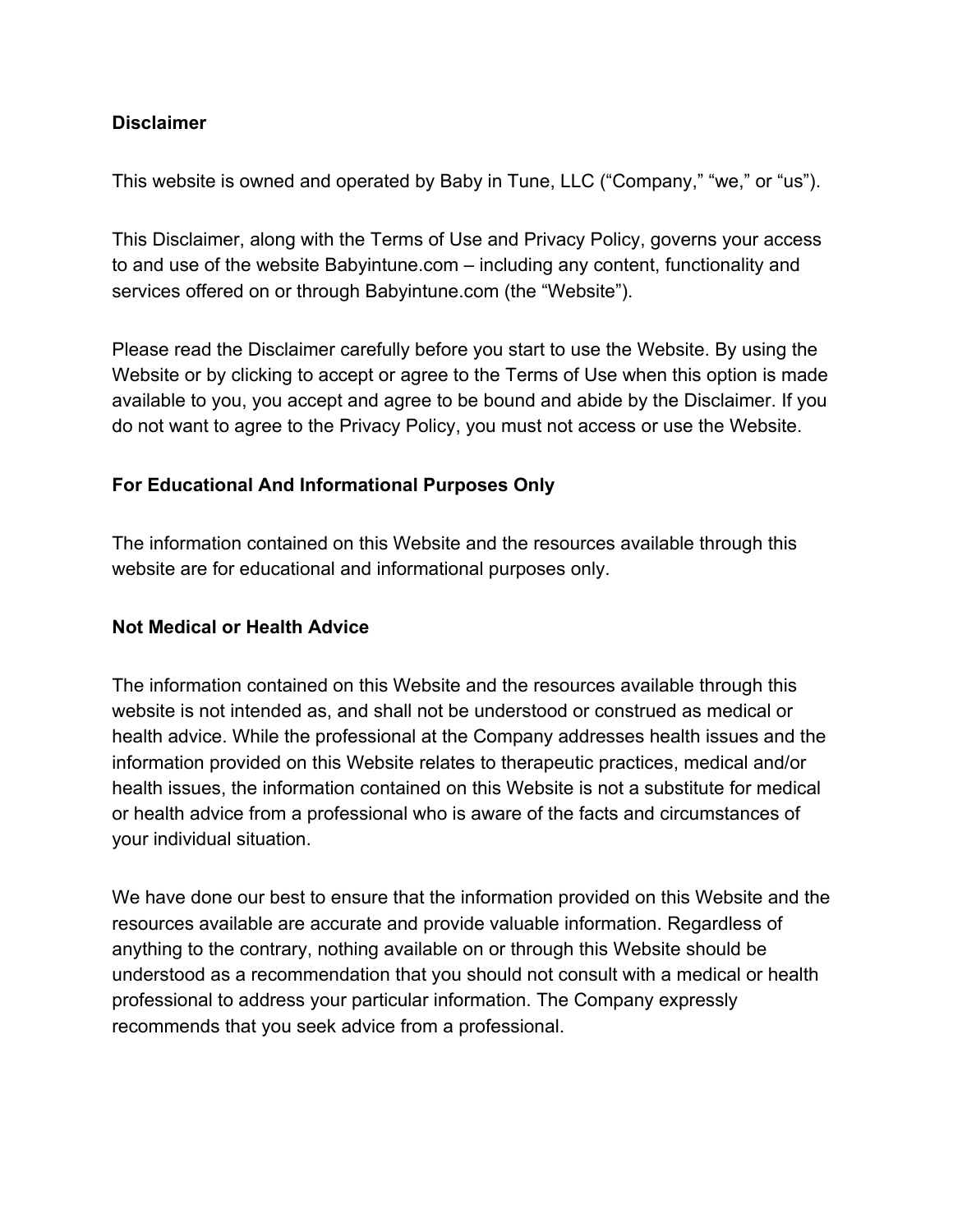Neither the Company nor any of its employees or owners shall be held liable or responsible for any errors or omissions on this website or for any damage you may suffer as a result of failing to seek competent medical or health advice from a professional who is familiar with your situation.

## **No Professional-Client Relationship**

Your use of this Website – including implementation of any suggestions set out in this Website and/or use of any resources available on this Website – does not create a professional-client relationship between you and the Company or any of its professionals.

The Company does not provide individual counseling. Thus, you recognize and agree that we have not created any professional-client relationship by the use of this Website.

# **User's Personal Responsibility**

By using this Website, you accept personal responsibility for the results of your actions. You agree to take full responsibility for any harm or damage you suffer as a result of the use, or non-use, of the information available on this Website or the resources available from this Website. You agree to use judgment and conduct due diligence before taking any action or implementing any plan or policy suggested or recommended on this Website.

## **No Guarantees**

You agree that the Company has not made any guarantees about the results of taking any action, whether recommended on this Website or not. The Company provides educational and informational resources that are intended to help users of this website. You nevertheless recognize that your ultimate success or failure will be the result of your own efforts, your particular situation, and innumerable other circumstances beyond the control and/or knowledge of the Company.

You also recognize that prior results do not guarantee a similar outcome. Thus, the results obtained by others – whether clients or customers of the Company or otherwise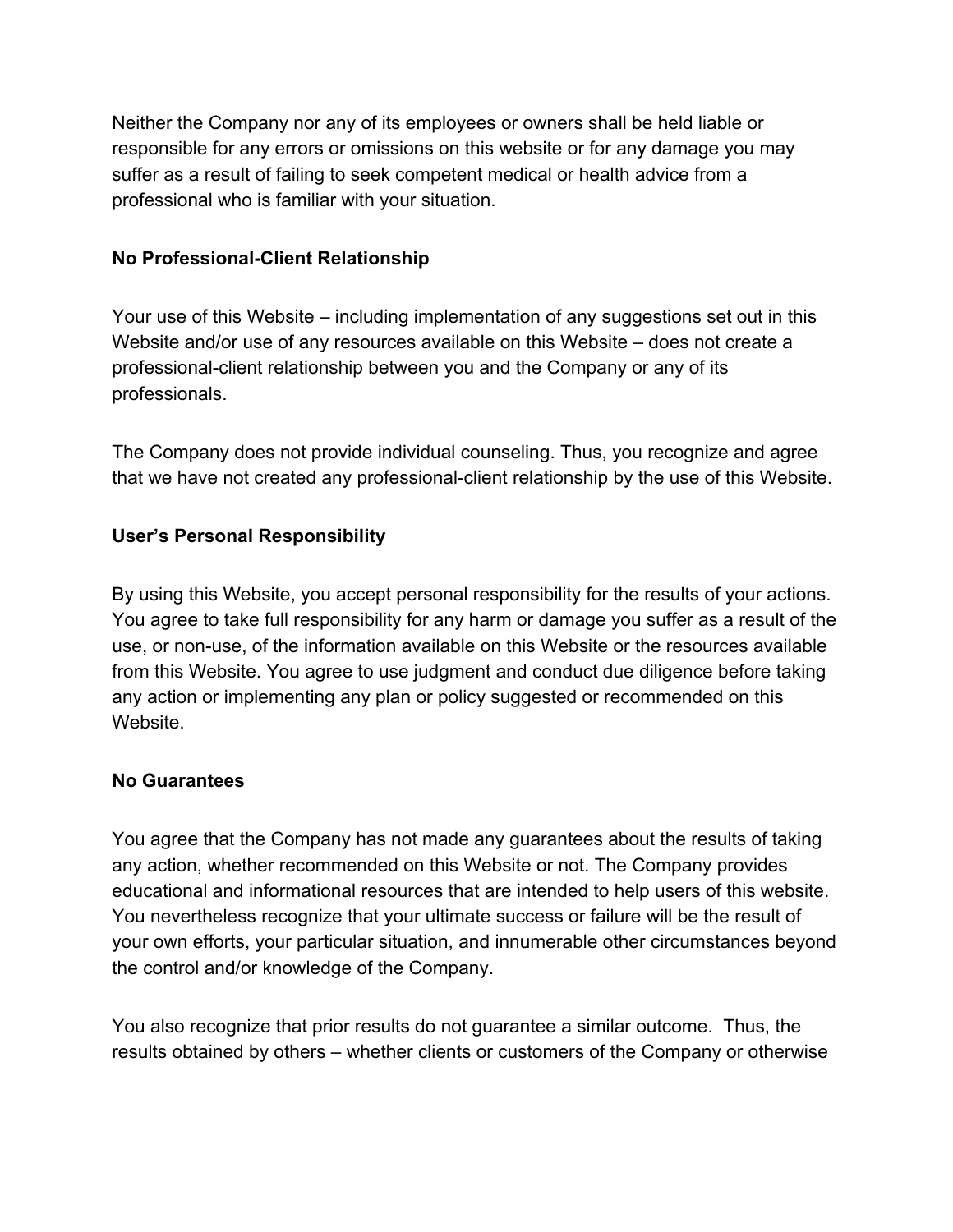– applying the principles set out in this Website are no guarantee that you or any other person or entity will be able to obtain similar results.

## **Errors And Omissions**

This World Wide Web Site is a public resource of general information that is intended, but not promised or guaranteed, to be correct, complete, and up-to-date. We have taken reasonable steps to ensure that the information contained in this Website is accurate, but we cannot represent that this Website is free of errors. You accept that the information contained on this Website may be erroneous and agree to conduct due diligence to verify any information obtained from this Website and/or resources available on it prior to taking any action. You expressly agree not to rely upon any information contained in this website.

### **Reviews**

At various times, we may provide reviews of products, services, or other resources. This may include reviews of books, services, and/or software applications. Any such reviews will represent the good-faith opinions of the author of such review. The products and services reviewed may be provided to the Company for free or at a reduced price as an incentive to provide a review.

Regardless of any such discounts, we will provide honest reviews of these products and/or services. You recognize that you should conduct your own due diligence and should not rely solely upon any reviews provided on this website.

We will disclose the existence of any discounts or incentives received in exchange for providing a review of a product. If you would like more information about any such discounts and incentives, send an email to info@babyintune.com that includes the title of the reviewed product as the subject line. We will respond via email and disclose any incentives or discounts we received in association with any such review.

Affiliate Links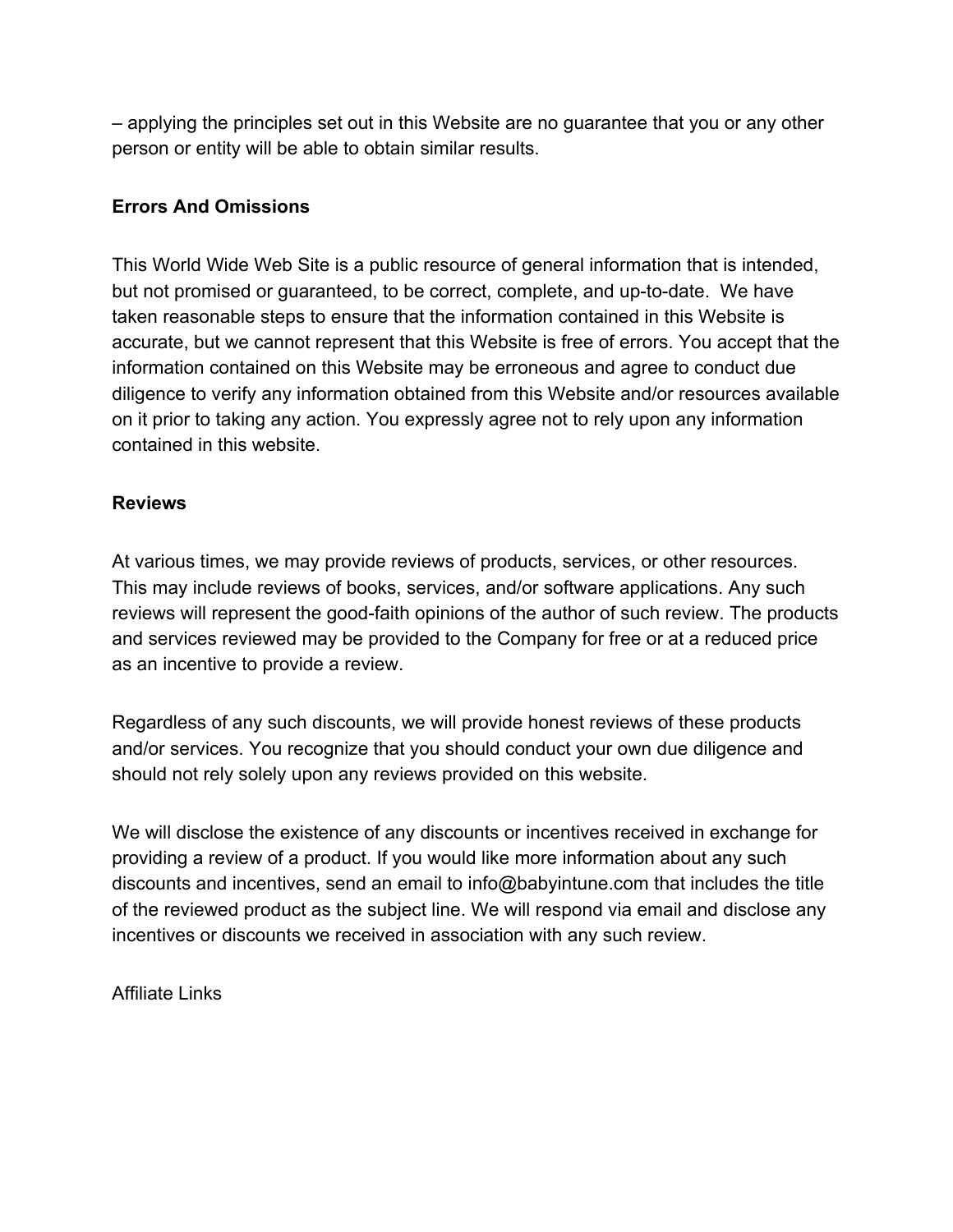From time to time, the Company participates in affiliate marketing and may allow affiliate links to be included on some of our pages. This means that we may earn a commission if/when you click on or make purchases via affiliate links.

As a policy, the Company will only affiliate with products, services, coaches, consultants, and other experts that we believe will provide value to our customers and followers.

The Company will inform you when one of the links constitutes an affiliate link.

You recognize that it remains your personal responsibility to investigate whether any affiliate offers are right for your business and will benefit you. You will not rely on any recommendation, reference, or information provided by the Company but will instead conduct your own investigation and will rely upon your investigation to decide whether to purchase the affiliate product or service.

# **No Endorsements**

From time to time, the Company will refer to other products, services, coaches, consultants, and/or experts. Any such reference is not intended as an endorsement or statement that the information provided by the other party is accurate. The Company provides this information as a reference for users. It is your responsibility to conduct your own investigation and make your own determination about any such product, service, coach, consultant, and/or expert.

# **Testimonials**

At various places on this Website, you may find testimonials from clients and customers of the products and services offered on this Website or by the Company. The testimonials are actual statements made by clients and/or customers and have been truthfully conveyed on this Website.

Although these testimonials are truthful statements about results obtained by these clients and/or customers, the results obtained by these clients and/or customers are not necessarily typical. You specifically recognize and agree that the testimonials are not a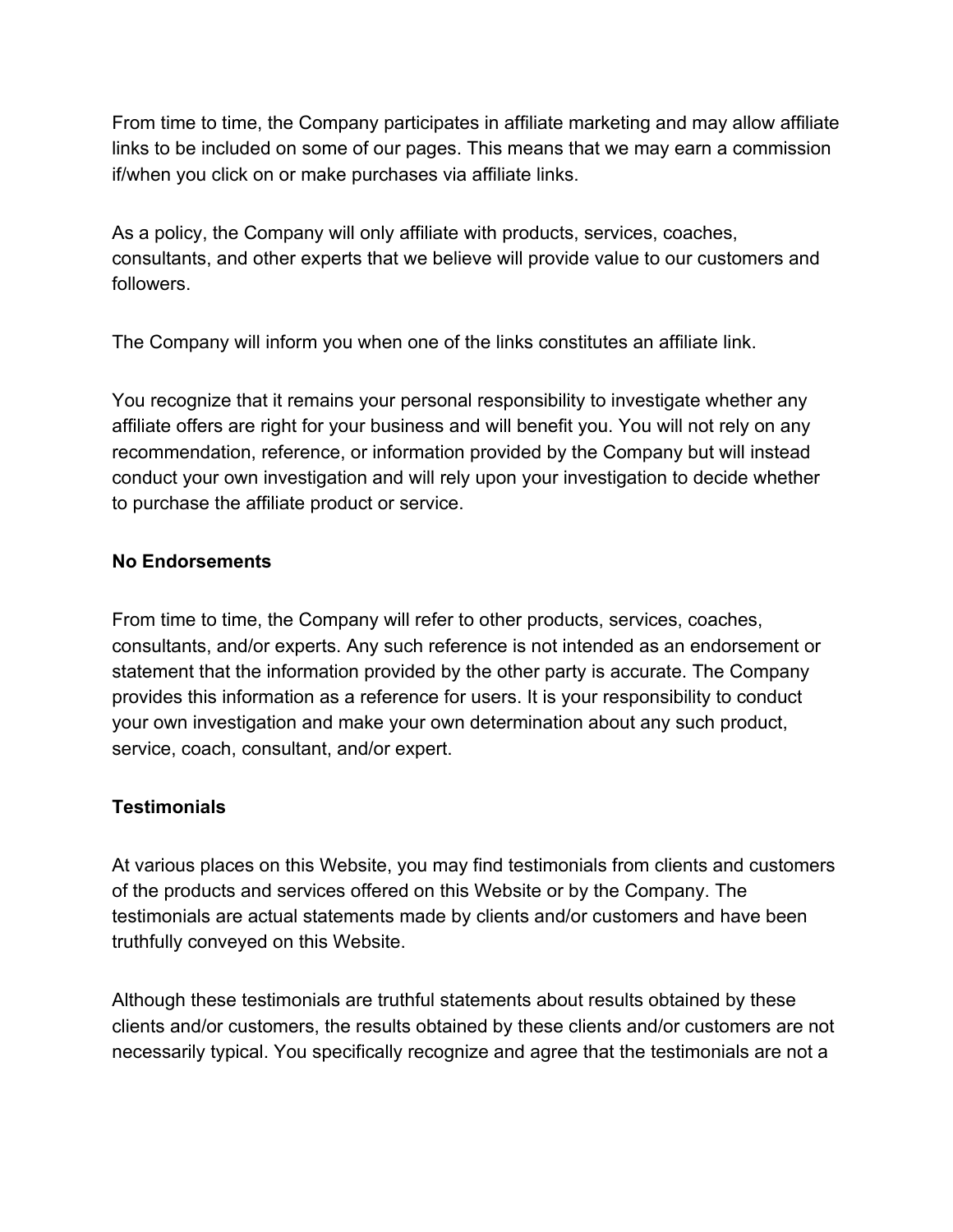guarantee of results that you or anyone else will obtain by using any products or services offered on this Website or by the Company.

### **No Warranties**

THE COMPANY MAKES NO WARRANTIES REGARDING THE PERFORMANCE OR OPERATION OF THIS WEBSITE. THE COMPANY FURTHER MAKES NO REPRESENTATIONS OR WARRANTIES OF ANY KIND, EXPRESS OR IMPLIED, AS TO THE INFORMATION, CONTENTS, MATERIALS, DOCUMENTS, PROGRAMS, PRODUCTS, BOOKS, OR SERVICES INCLUDED ON OR THROUGH THIS WEBSITE. TO THE FULLEST EXTENT PERMISSIBLE UNDER THE LAW, THE COMPANY DISCLAIMS ALL WARRANTIES, EXPRESS OR IMPLIED, INCLUDING IMPLIED WARRANTIES OF MERCHANTABILITY AND FITNESS FOR A PARTICULAR PURPOSE.

# **Limitation of Liability**

YOU AGREE TO ABSOLVE THE COMPANY OF ANY AND ALL LIABILITY OR LOSS THAT YOU OR ANY PERSON OR ENTITY ASSOCIATED WITH YOU MAY SUFFER OR INCUR AS A RESULT OF USE OF THE INFORMATION CONTAINED ON THIS WEBSITE AND/OR THE RESOURCES MADE AVAILABLE FROM THIS WEBSITE. YOU AGREE THAT THE COMPANY SHALL NOT BE LIABLE TO YOU FOR ANY TYPE OF DAMAGES, INCLUDING DIRECT, INDIRECT, SPECIAL, INCIDENTAL, EQUITABLE, OR CONSEQUENTIAL LOSS OR DAMAGES FOR USE OF THIS WEBSITE.

THE INFORMATION, SOFTWARE, PRODUCTS, AND SERVICES INCLUDED IN OR AVAILABLE THROUGH THE WEBSITE MAY INCLUDE INACCURACIES OR TYPOGRAPHICAL ERRORS. CHANGES ARE PERIODICALLY ADDED TO THE INFORMATION HEREIN. THE COMPANY AND/OR ITS SUPPLIERS MAY MAKE IMPROVEMENTS AND/OR CHANGES IN THE WEBSITE AT ANY TIME.

THE COMPANY AND/OR ITS SUPPLIERS MAKE NO REPRESENTATIONS ABOUT THE SUITABILITY, RELIABILITY, AVAILABILITY, TIMELINESS, AND ACCURACY OF THE INFORMATION, SOFTWARE, PRODUCTS, SERVICES AND RELATED GRAPHICS CONTAINED ON THE WEBSITE FOR ANY PURPOSE. TO THE MAXIMUM EXTENT PERMITTED BY APPLICABLE LAW, ALL SUCH INFORMATION,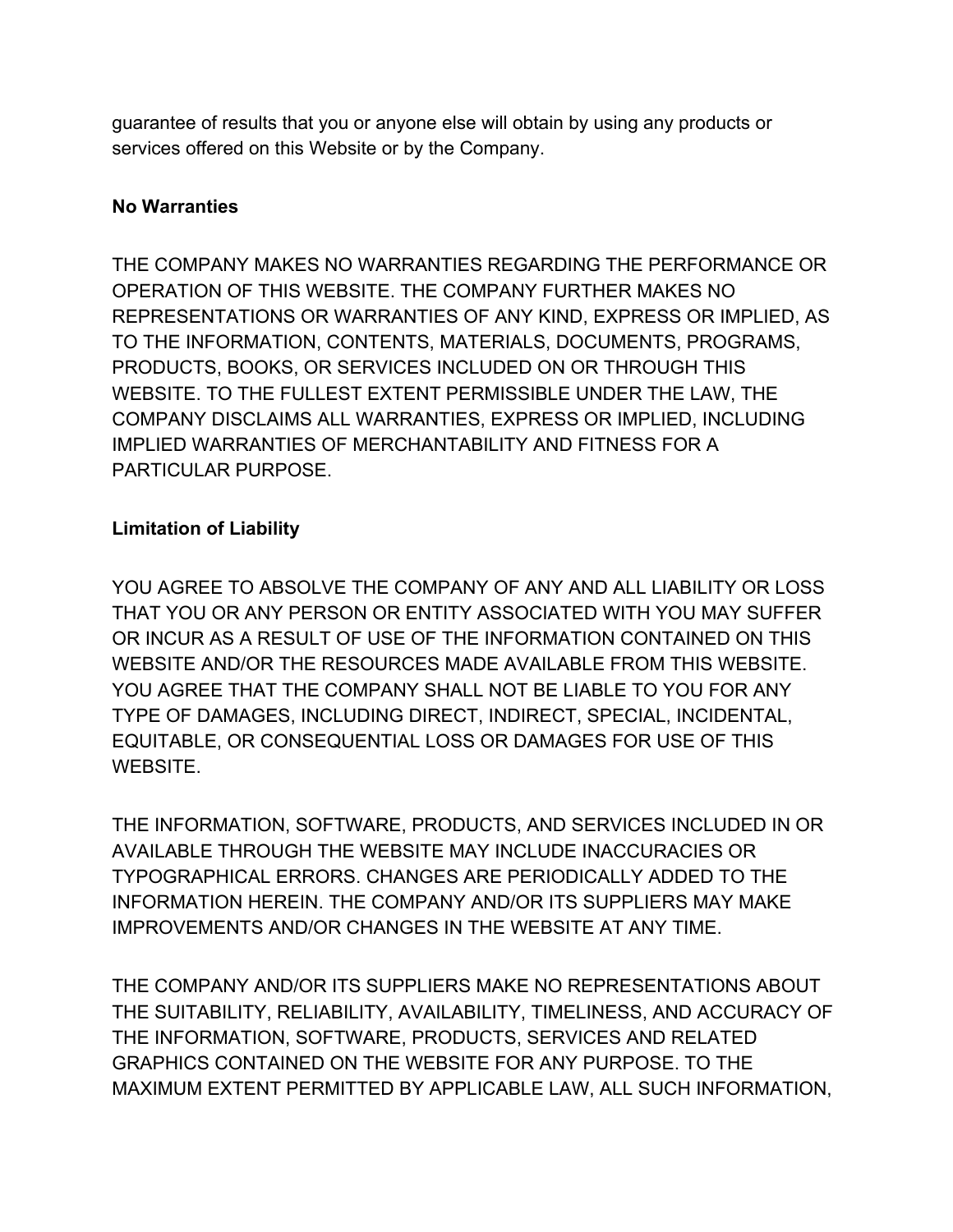SOFTWARE, PRODUCTS, SERVICES AND RELATED GRAPHICS ARE PROVIDED "AS IS" WITHOUT WARRANTY OR CONDITION OF ANY KIND. THE COMPANY AND/OR ITS SUPPLIERS HEREBY DISCLAIM ALL WARRANTIES AND CONDITIONS WITH REGARD TO THIS INFORMATION, SOFTWARE, PRODUCTS, SERVICES AND RELATED GRAPHICS, INCLUDING ALL IMPLIED WARRANTIES OR CONDITIONS OF MERCHANTABILITY, FITNESS FOR A PARTICULAR PURPOSE, TITLE, AND NON-INFRINGEMENT.

TO THE MAXIMUM EXTENT PERMITTED BY APPLICABLE LAW, IN NO EVENT SHALL THE COMPANY AND/OR ITS SUPPLIERS BE LIABLE FOR ANY DIRECT, INDIRECT, PUNITIVE, INCIDENTAL, SPECIAL, CONSEQUENTIAL DAMAGES OR ANY DAMAGES WHATSOEVER INCLUDING, WITHOUT LIMITATION, DAMAGES FOR LOSS OF USE, DATA OR PROFITS, ARISING OUT OF OR IN ANY WAY CONNECTED WITH THE USE OR PERFORMANCE OF THE WEBSITE, WITH THE DELAY OR INABILITY TO USE THE WEBSITE OR RELATED SERVICES, THE PROVISION OF OR FAILURE TO PROVIDE SERVICES, OR FOR ANY INFORMATION, SOFTWARE, PRODUCTS, SERVICES AND RELATED GRAPHICS OBTAINED THROUGH THE WEBSITE, OR OTHERWISE ARISING OUT OF THE USE OF THE WEBSITE, WHETHER BASED ON CONTRACT, TORT, NEGLIGENCE, STRICT LIABILITY OR OTHERWISE, EVEN IF THE COMPANY OR ANY OF ITS SUPPLIERS HAS BEEN ADVISED OF THE POSSIBILITY OF DAMAGES. BECAUSE SOME STATES/JURISDICTIONS DO NOT ALLOW THE EXCLUSION OR LIMITATION OF LIABILITY FOR CONSEQUENTIAL OR INCIDENTAL DAMAGES, THE ABOVE LIMITATION MAY NOT APPLY TO YOU. IF YOU ARE DISSATISFIED WITH ANY PORTION OF THE WEBSITE, OR WITH ANY OF THESE TERMS OF USE, YOUR SOLE AND EXCLUSIVE REMEDY IS TO DISCONTINUE USING THE WEBSITE.

Contact Us

The Company welcomes your questions or comments regarding the Disclaimer:

Baby in Tune, LLC 505 Court Street, Apt. 1F Brooklyn, NY 11231 Email Address: [info@babyintune.com](mailto:info@babyintune.com)